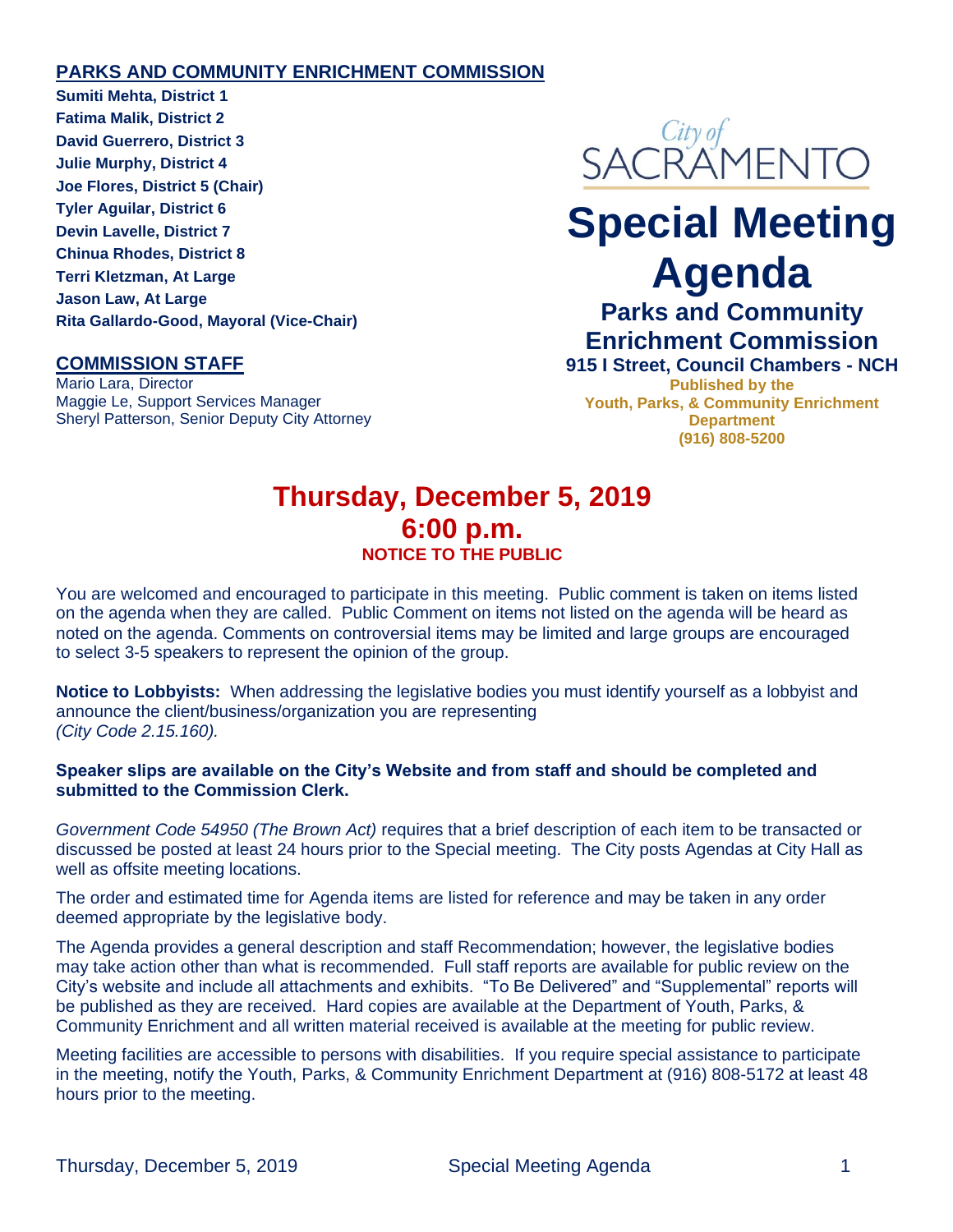#### **General Conduct for the Public Attending Parks and Community Enrichment Commission Meetings**

- **Members of the public attending Parks and Community Enrichment Commission meetings shall** observe the same rules and decorum applicable to the Members and staff as noted in Chapters 3 and 4 of Council Rules of Procedure.
- **EXECT** Stamping of feet, whistles, yells or shouting, physically threatening conduct, and/or similar demonstrations are unacceptable public behavior and will be prohibited by the Sergeant-at-Arms.
- Lobbyists must identify themselves and the client(s), business or organization they represent before speaking to the Committee.
- Members of the public wishing to provide documents to the Committee shall comply with Rule 7 D of the Council Rules of Procedure.

#### **Members of the Public Addressing the Parks and Community Enrichment Commission**

- Purpose of Public Comment. The City provides opportunities for the public to address the Board as a whole in order to listen to the public's opinions regarding non-agendized matters within the subject matter jurisdiction of the City during Regular meetings and regarding items on the Agenda at all other meetings.
	- $\circ$  Public comments should not be addressed to individual Members nor to City officials, but rather to the Parks and Community Enrichment Commission as a whole regarding City business.
	- $\circ$  While the public may speak their opinions on City business, personal attacks on Members and City officials, use of swear words, and signs or displays of disrespect for individuals are discouraged as they impede good communication with the Committee.
	- $\circ$  Consistent with the Brown Act, the public comment periods on the Agenda are not intended to be "Question and Answer" periods or conversations with the Committee and City officials. The limited circumstances under which Members may respond to public comments are set out in Rule 8 D 2 of the Council Rules of Procedure.
	- o Members of the public with questions concerning Consent Calendar items may contact the staff person on the report prior to the meeting to reduce the need for discussion of Consent Calendar items and to better respond to the public's questions.
- **Speaker Time Limits.** In the interest of facilitating the Committee's conduct of the business of the City, the following time limits apply to members of the public (speakers) who wish to address the Committee during the meeting.
	- o **Matters not on the Agenda.** Two (2) minutes per speaker.
	- o **Consent Calendar Items**. The Consent Calendar is considered a single item, and speakers are therefore subject to the two (2) minute time limit for the entire Consent Calendar. Consent Calendar items can be pulled at a member's request. Such pulled Consent Calendar items will be considered individually and up to two (2) minutes of public comment per speaker on those items will be permitted.
	- o **Discussion Calendar Items.** Two (2) minutes per speaker.

Time Limits per Meeting In addition to the above time limits per item, the total amount of time any one individual may address the Committee at any meeting is eight (8) minutes. Each speaker shall limit his/her remarks to the specified time allotment.

- The Presiding Officer shall consistently utilize the timing system which provides speakers with notice of their remaining time to complete their comments. A countdown display of the allotted time will appear and will flash red at the end of the allotted time.
- In the further interest of time, speakers may be asked to limit their comments to new materials and not repeat what a prior speaker said. Organized groups may choose a single spokesperson who may speak for the group but with no increase in time.
- **•** Speakers shall not concede any part of their allotted time to another speaker.

The Presiding Officer may further limit the time allotted for public comments per speaker or in total for the orderly conduct of the meeting and such limits shall be applied.